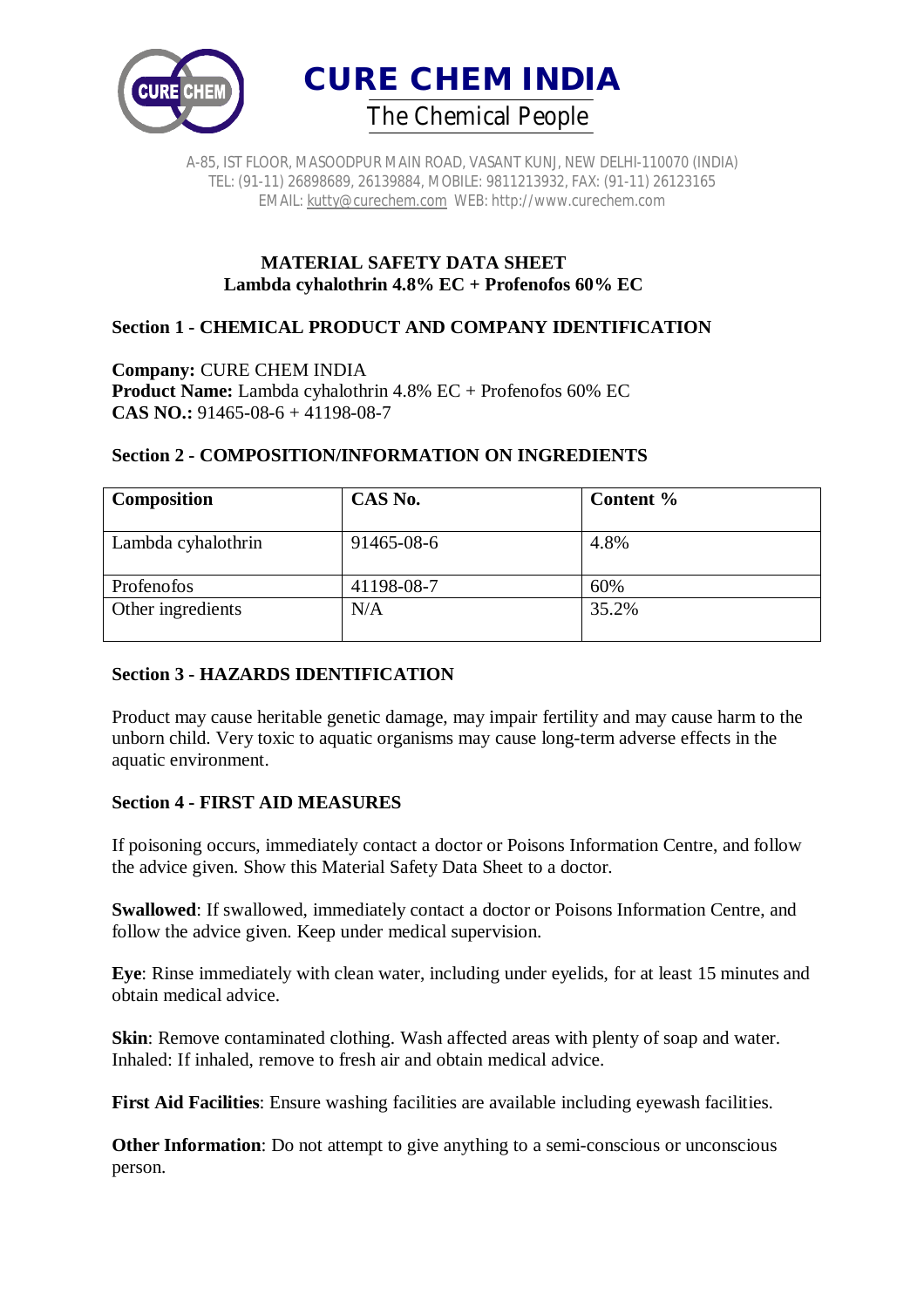



# **Section 5 - FIRE FIGHTING MEASURES**

**Fire Fighting Procedures**: Fire-fighters should wear full protective gear, including selfcontained breathing apparatus. If possible and without risk, remove intact containers from exposure to fire.

Otherwise, spray unopened containers with water to keep cool. Whenever possible, contain fire-fighting water by banding area with sand or earth to prevent it entering any bodies of water.

**Fire extinguishing Media**: carbon dioxide, water spray, dry agent and foam.

**Stability and Reactivity**: Stable under normal conditions of use. No dangerous reaction known under normal conditions of use. Avoid extreme heat and fire. Toxic thermal decomposition products may include oxides of carbon, sulphur and nitrogen and compounds of chlorine and fluorine.

## **Section 6 - ACCIDENTAL RELEASE MEASURES**

Dealing with spills and disposal may result in the potential for increased personal exposure. During such operations it is recommended that the following protective clothing is worn: Cotton overalls buttoned to the neck and wrist Waterproof gloves.

Contain spill, sweep up or shovel and place in properly labelled sealed drums for safe disposal. Deal with all spillages immediately. If contamination of drains, streams, watercourses etc, is unavoidable, warn the local water authority.

#### **Section 7 - HANDLING AND STORAGE**

**Handling:** Read the label before use. Avoid contact with skin and eyes. Do not breathe spray. Avoid inhalation of high concentrations of vapours. When using, do not eat, drink or smoke. Wash face and hands before eating, drinking or smoking.

**Storage:** Keep only in the original container. Keep container tightly closed. Keep out of the reach of children. Keep away from food, drink and animal feeding stuffs.

**Storage life:** Physically and chemically stable for at least 2 years when stored in the original unopened sales container at ambient temperatures.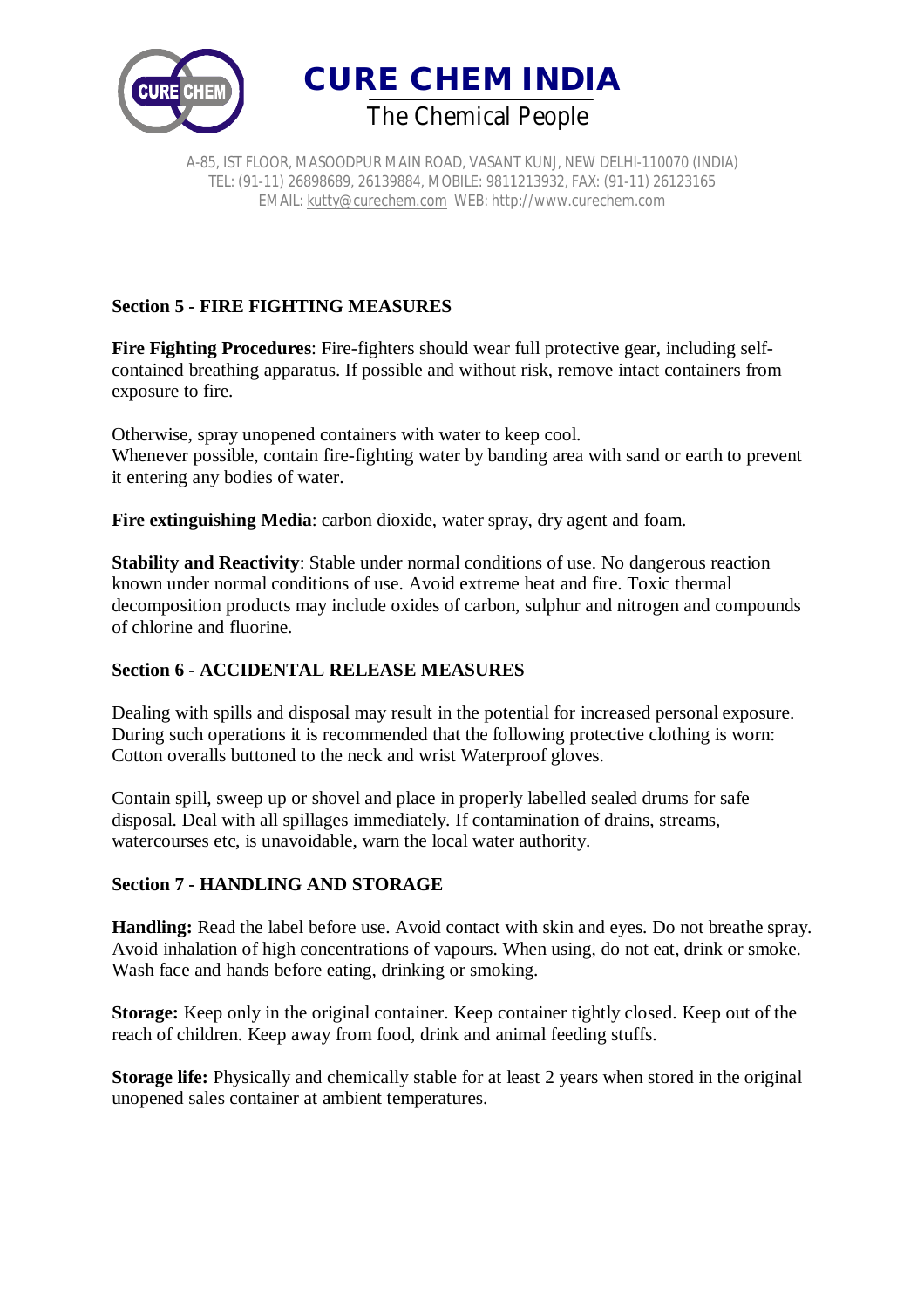



# **Section 8 - EXPOSURE CONTROLS / PERSONAL PROTECTION**

**Exposure standards**: No occupational exposure standards have been established for the product or its ingredients.

**Engineering controls**: Control process conditions to avoid contact. Personal Protective Equipment:

**Eyes**: Not normally required. Avoid touching eyes while handling product.

**Clothing**: Avoid skin contact; full-length work clothes should be worn when using this product.

**Gloves**: Avoid contact with skin; wear waterproof gloves. Respiratory: Not required.

# **Section 9 - PHYSICAL AND CHEMICAL PROPERTIES**

**Form:** liquid. **Colour:** light amber. **Odour:** aromatic. **pH:** 6.0~8.0. **Solubility:** miscible with water.

## **Section 10 - STABILITY AND REACTIVITY**

**Stability:** Stable under normal conditions.

**Conditions to avoid:** Protect from (sun) light, open flame and sources of heat. Product decomposes upon heating.

**Incompatible materials:** Strong acids and strong bases.

**Hazardous decomposition products:** Toxic and Irritating vapour.

**Hazardous polymerization:** None known.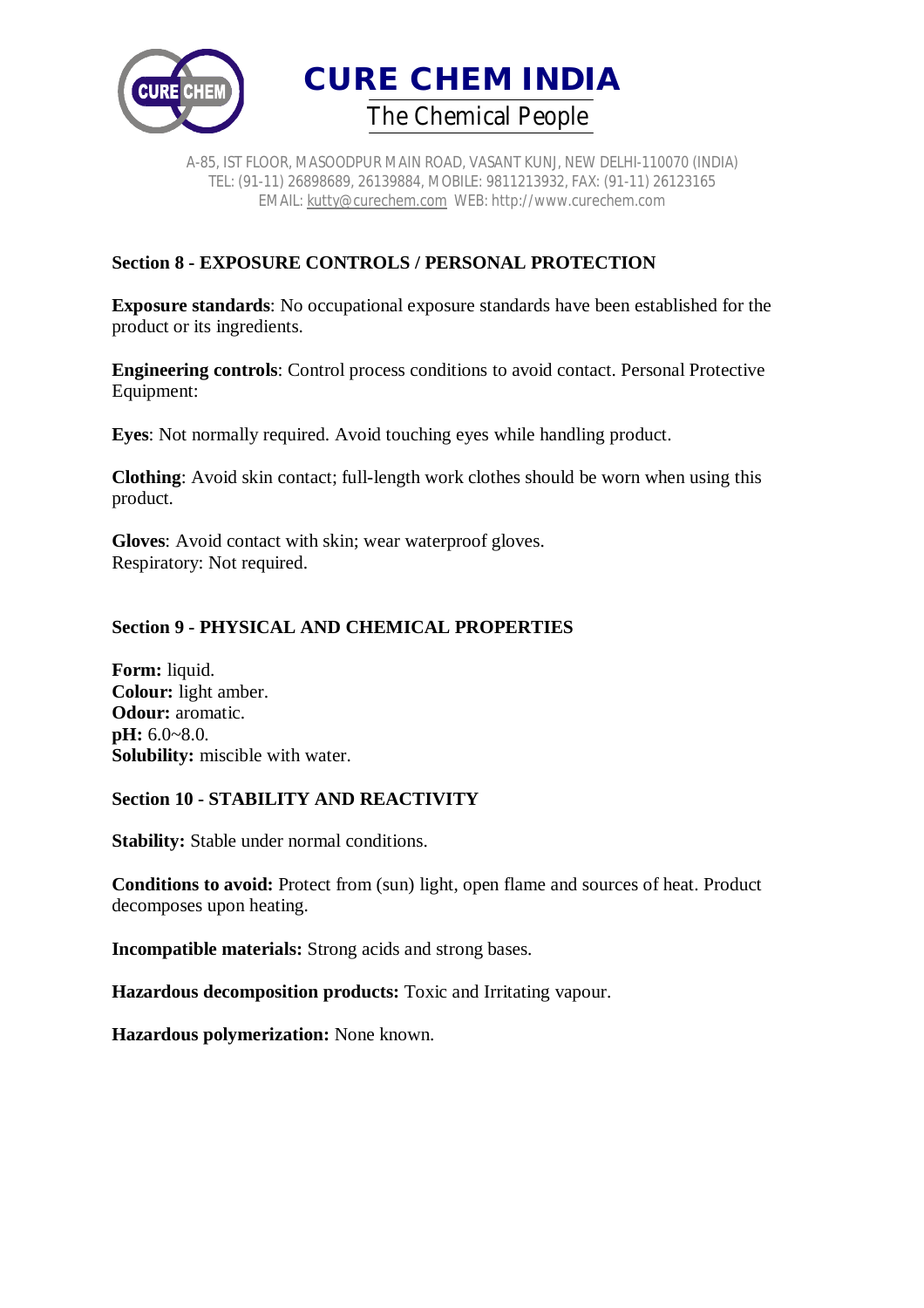



# **Section 11 - TOXICOLOGICAL INFORMATION**

#### **Acute toxicity:**

Oral:  $LD_{50}$  for male rats 112 mg/kg. Dermal:  $LD_{50}$  for rats 1000 mg/kg. Inhalation:  $LC_{50}$  for rats 0.5 mg/l air (total particulate).

#### **Irritant properties:**

Skin: mild irritant (rabbit). Eye: mild irritant (rabbit)

## **Section 12 - ECOLOGICAL INFORMATION**

#### **Ecotoxicity:**

Birds: Acute oral  $LD_{50}$ : for mallard ducks >57ppm Fish:  $LC_{50}$  (96 h): 0.4 μg/l. Daphnia:  $EC_{50}$  (48 h): 0.36 μg/l. Bees:  $LD_{50}$  (oral):  $0.1 \mu$ g/bee.

## **Section 13 - DISPOSAL CONSIDERATIONS**

Triple or (preferably) pressure rinse containers before disposal, add rinsings to the spray tank. Do not dispose of undiluted chemicals on-site. If recycling replace cap and return clean containers to recycler or designated collection point. If not recycling, break, crush or puncture and bury empty containers in a local authority landfill. If no landfill is available bury the containers below 500 mm in a disposal pit specifically marked and set up for this purpose clear of waterways, desirable vegetation and tree roots. Empty containers and product should not be burnt.

## **Section 14 - TRANSPORT INFORMATION**

**UN Number:** 3082 **Transport hazard class:** 9 **Packing group:** III **Marine pollutant:** Yes